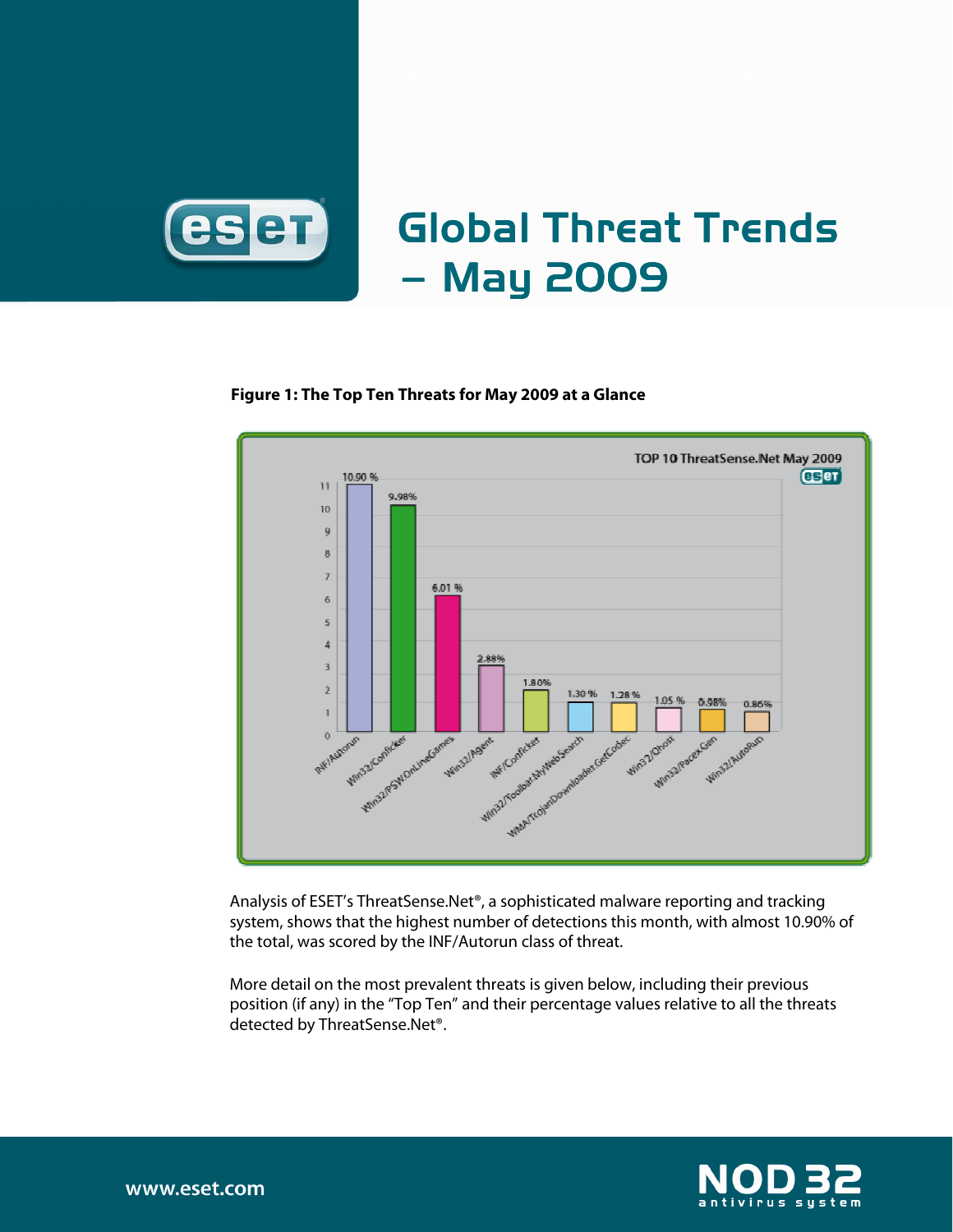# **1. INF/Autorun**

**Previous Ranking**: 2 **Percentage Detected**: 10. 90%

This detection label is used to describe a variety of malware using the file autorun.inf as a way of compromising a PC. This file contains information on programs meant to run automatically when removable media (often USB flash drives and similar devices) are accessed by a Windows PC user. ESET security software heuristically identifies malware that installs or modifies autorun.inf files as INF/Autorun unless it is identified as a member of a specific malware family.

#### What does this mean for the End User?

Removable devices are useful and very popular: of course, malware authors are well aware of this, as INF/Autorun's frequent return to the number one spot clearly indicates. Here's why it's a problem.

The default Autorun setting in Windows will automatically run a program listed in the autorun.inf file when you access many kinds of removable media. There are many types of malware that copy themselves to removable storage devices: while this isn't always the program's primary distribution mechanism, malware authors are always ready to build in a little extra "value" by including an additional infection technique.

While using this mechanism can make it easy to spot for a scanner that uses this heuristic, it's better, as Randy Abrams has suggested in our blog (http://www.eset.com/threat-center/blog/?p=94; http://www.eset.com/threatcenter/blog/?p=828) to disable the Autorun function by default, rather than to rely on antivirus to detect it in every case.

# **2. Win32/Conficker**

**Previous Ranking**: 1 **Percentage Detected**: 9.98%

The Win32/Conficker threat is a network worm originally propagated by exploiting a recent, already fixed vulnerability in the Windows operating system. This vulnerability is present in the RPC sub-system and can be remotely exploited by an attacker without valid user credentials. Depending on the variant, it may also spread via unsecured shared folders and by removable media, making use of the Autorun facility enabled at present by default in Windows (though Microsoft have announced that it won't be enabled in Windows 7).

Win32/Conficker loads a DLL through the svchost process. This threat contacts web servers with pre-computed domain names to download additional malicious

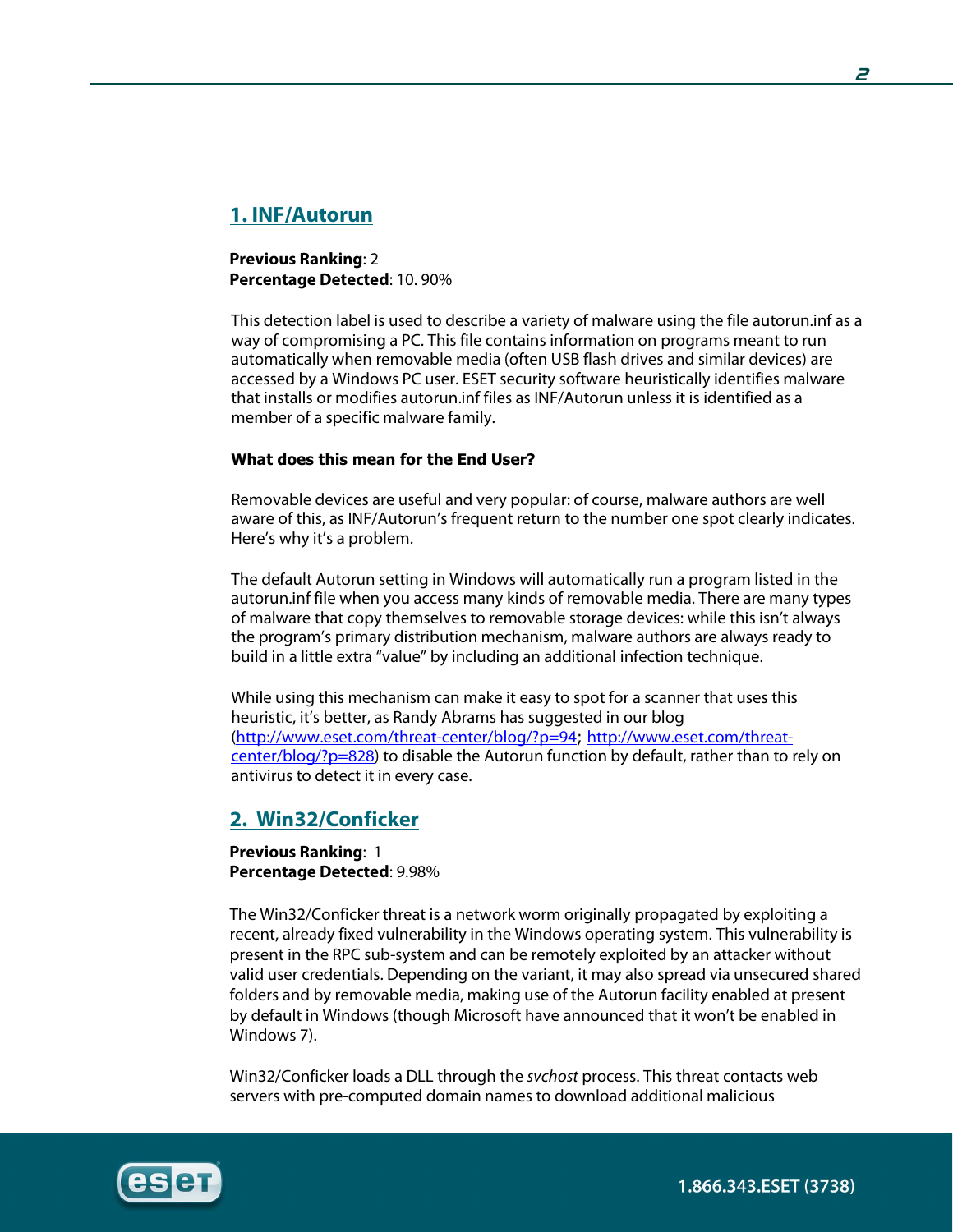components. Fuller descriptions of Conficker are available at http://www.eset.eu/buxus/generate\_page.php?page\_id=279&lng=en.

#### What does this mean for the End User?

While ESET has effective detection for Conficker, it's important for end users to ensure that their systems are updated with the Microsoft patch, which has been available since the end of October, so as to avoid other threats using the same vulnerability. Information on the vulnerability itself is available at http://www.microsoft.com/technet/security/Bulletin/ms08-067.mspx. While recent variants seem to have dropped the code for infecting via Autorun, it can't hurt to disable it: this will reduce the impact of the many threats we detect as INF/Autorun. The Research team in San Diego has blogged extensively on Conficker issues: http://www.eset.com/threat-center/blog/?cat=145

# **3. Win32/PSW.OnLineGames**

**Previous Ranking**: 3 **Percentage Detected**: 6.01%

This is a family of Trojans with keylogging and (sometimes) rootkit capabilities which gather information relating to online games and credentials for participating. Characteristically, the information is sent to a remote intruder's PC.

#### What does this mean for the End User?

These Trojans are still found in very high volumes, and game players need to remain alert. It's also important that participants in MMORPGs (Massively Multi-player Online Role Playing Games) like Lineage and World of Warcraft, as well as "metaverses" like Second Life, continue to be aware of the range of other threats ranged against them. The ESET Malware Intelligence team considered this issue at more length in the ESET 2008 Year End Global Threat Report, which can be found at http://www.eset.com/threatcenter/threat\_trends/EsetGlobalThreatReport(Jan2009).pdf

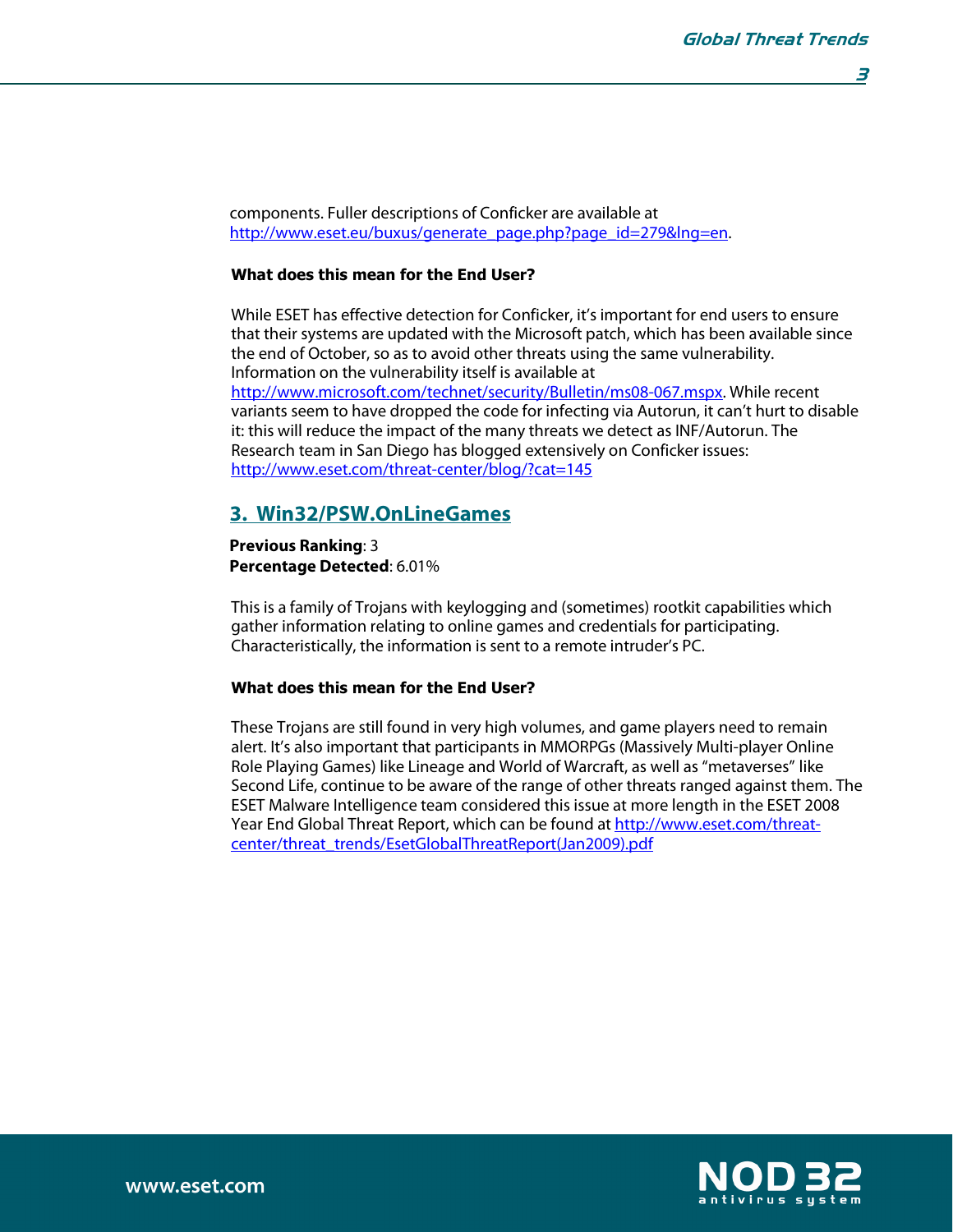# **4. Win32/Agent**

**Previous Ranking**: 4 **Percentage Detected**: 2.88%

ESET NOD32 describes this detection of malicious code as generic, as it describes members of a broad malware family capable of stealing user information from infected PC<sub>s</sub>.

To achieve this, the malware usually copies itself into temporary locations and adds keys to the registry which refers to this file or similar ones created randomly in other operating system's folders, which will let the process run at every system startup.

#### What does this mean for the End User?

Creating random filenames is another approach to making it harder to use filenames as a way to spot malware, and has been used many times over the year. While it can help on occasion, it shouldn't be relied on. We'd suggest that you should be particularly wary of anti-malware packages that appear to use filenames as a primary identification mechanism, especially when they use advertising hooks like "Our product is the only one that detects nastytrojan.dll."

# **5. INF/Conficker**

**Previous Ranking**: 6 **Percentage Detected**: 1.80%

INF/Conficker is related to the INF/Autorun detection: it's applied to a version of the file autorun.inf used to spread later variants of the Conficker worm.

#### **What does this mean for the End User?**

As far as the end user is concerned, this malware provides one more good reason for disabling the Autorun facility: see the section on INF/Autorun earlier.

# **6. Win32/Toolbar.MywebSearch**

**Previous Ranking**: 9 **Percentage Detected**: 1.30%



**4**

1.866.343.ESET (3738)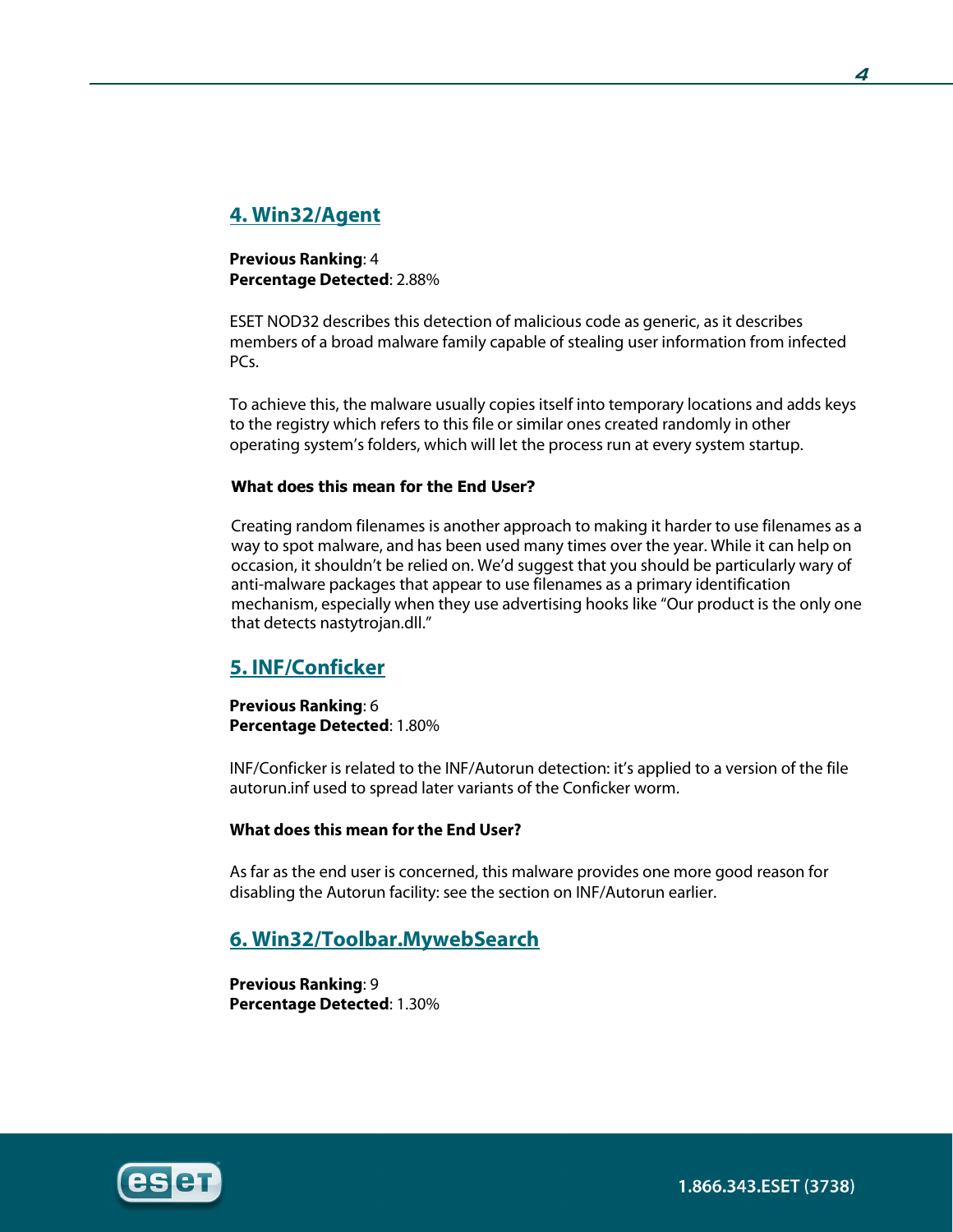**5** 

This is a Potentially Unwanted Application (PUA). In this case, it's a toolbar which includes a search function that directs searches through MyWebSearch.com.

#### What does this mean for the End User?

This particular nuisance has been a consistent visitor to our "top ten" lists for many months.

Anti-malware companies are sometimes reluctant to flag PUAs as out-and-out malware, and PUA detection is often an option rather than a scanner default, because some adware and spyware can be considered legitimate, especially if it mentions (even in the small print of its EULA or End User Licensing Agreement) the behavior that makes it potentially unwanted. It always pays to read the small print.

## **7. WMA/TrojanDownloader.GetCodec**

#### **Previous Ranking**: 7 **Percentage Detected**: 1.28%

Win32/GetCodec.A is a type of malware that modifies media files. This Trojan converts all audio files found on a computer to the WMA format and adds a field to the header that includes a URL pointing the user to a new codec, claiming that the codec has to be downloaded so that the media file can be read. WMA/TrojanDownloader.GetCodec.Gen is a downloader closely related to Wimad.N which facilitates infection by GetCodec variants like Win32/GetCodec.A.

#### **What does this mean for the End User?**

Passing off a malicious file as a new video codec is a long-standing social engineering technique exploited by many malware authors and distributors. As with Wimad, the victim is tricked into running malicious code he believes will do something useful or interesting. While there's no simple, universal test to indicate whether what appears to be a new codec is a genuine enhancement or a Trojan horse of some sort, we would encourage you to be cautious and skeptical: about any unsolicited invitation to download a new utility. Even if the utility seems to come from a trusted site (see http://www.eset.com/threat-center/blog/?p=828, for example), it pays to verify as best you can that it's genuine.

## **8. Win32/Qhost**

**Previous Ranking**: 8 **Percentage Detected**: 1.05%

This threat copies itself to the %system32% folder of Windows before starting. It then

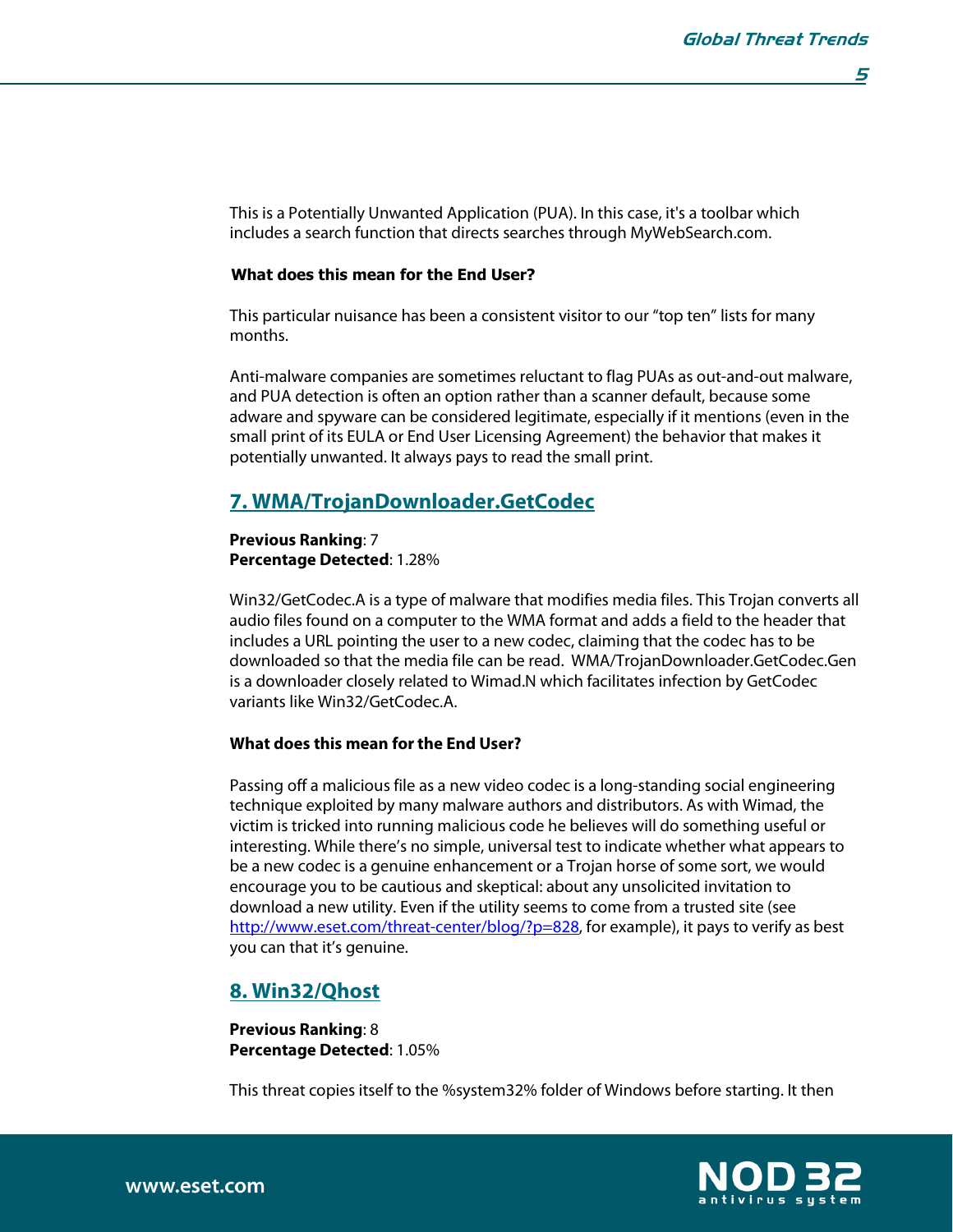communicates over DNS with its command and control server. Win32/Qhost can spread through e-mail and gives control of an infected computer to an attacker. This group of trojans modifies the host's file in order to redirect traffic for specific domains.

#### What does this mean for the End User?

This is an example of a Trojan that modifies the DNS settings on an infected machine in order to change the way that domain names are mapped to IP addresses. This is often done so that the compromised machine can't connect to a security vendor's site to download updates, or to redirect attempts to connect to one legitimate site so that a malicious site is accessed instead. Qhost usually does this in order to execute a Man in the Middle (MITM) banking attack. It doesn't pay to make too many assumptions about where you are on the Internet.

## **9. Win32/Pacex.Gen**

#### **Previous Ranking**: 16 **Percentage Detected**: 0. 98%

The Pacex.gen label designates a wide range of malicious files that use a specific obfuscation layer. The .Gen suffix means "generic": that is, the label covers a number of known variants and may also detect unknown variants with similar characteristics.

#### What does this mean for the End User?

The obfuscation layer flagged by this detection has mostly been seen in passwordstealing trojans. Some threats aimed at online gamers may therefore be detected as Pacex, rather than as PSW.OnLineGames, as there is some overlap between these two threats. This suggests that the overall percentage of threats falling into the PSW.OnLineGames category is still even greater than its already high score suggests. However, the increased protection offered by multiple proactive detection algorithms more than makes up for this slight masking of a statistical trend: as we discussed in a recent conference paper, it's more important to detect malware proactively than to identify it exactly. ("The Name of the Dose": Pierre-Marc Bureau and David Harley, Proceedings of the 18<sup>th</sup> Virus Bulletin International Conference, 2008.)

## **10. Win32/Autorun**

**Previous Ranking**: 10 **Percentage Detected**: 0. 86%

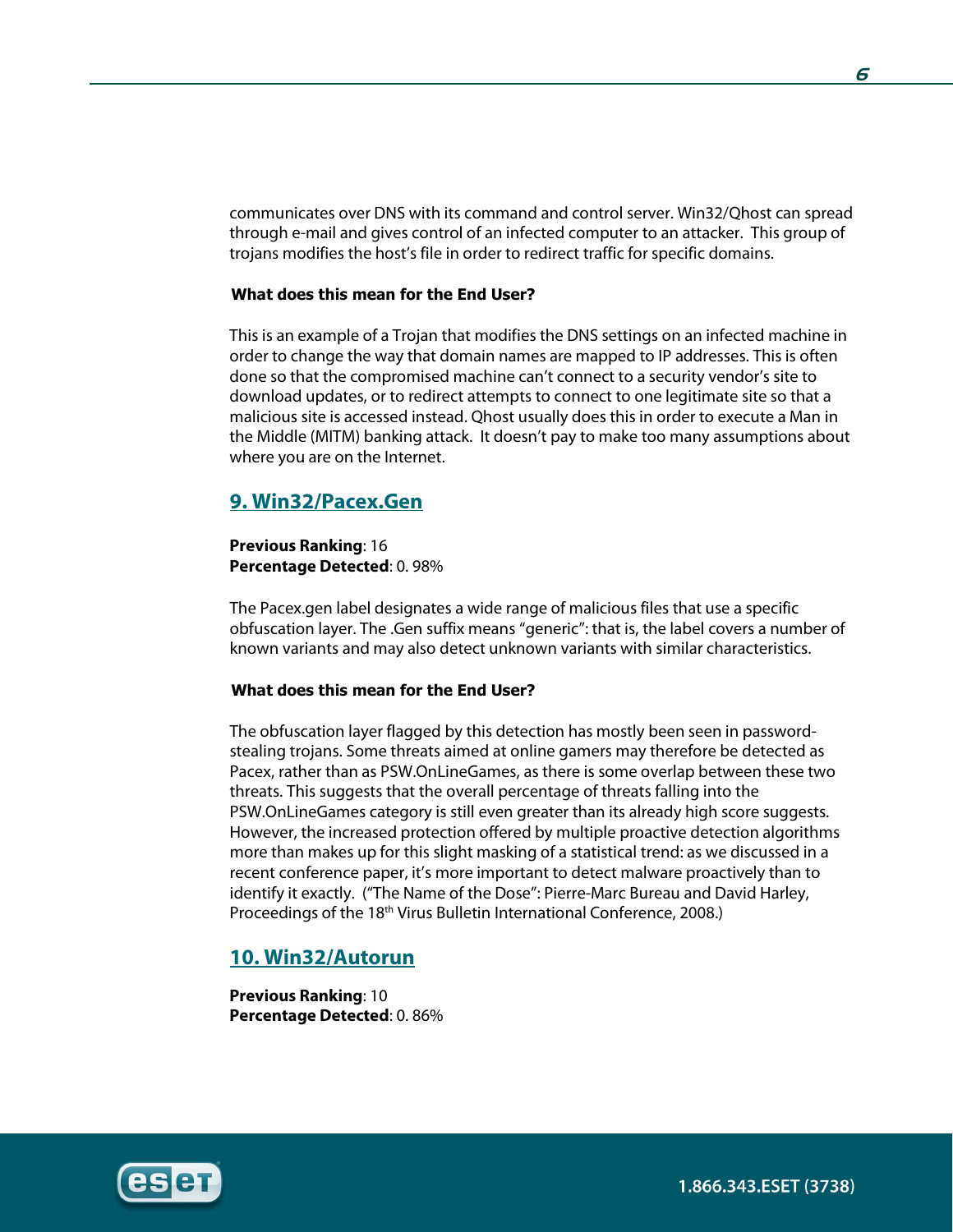**7** 

Threats identified with the label 'AutoRun' are known to use the Autorun.INF file. This file is used to automatically start programs upon insertion of a removable drive in a computer.

#### What does this mean for the End User?

The general implications of this particular threat for the end user are much the same as for malware detected as INF/Autorun.

## **Current and Recent Events**

#### **Another Patch Tuesday**

Another month, another Patch Tuesday, when Microsoft finally addressed a number of security issues with PowerPoint, though Mac users will have to wait a bit longer for a patch. Microsoft (and others) have shown a tendency towards complacency as regards recent Excel and PowerPoint vulnerabilities. While these have been mostly used for small scale targeted attacks aimed at individuals rather than mass mailouts of malicious sites, such an attack directed, for instance, against a government or military employee could affect many, many people. Such attacks for purpose of international espionage have been commonplace in the past few years.

We've pointed out many times that while we rarely see old-style macro viruses these days, there are many other document-borne threats: zero-day attacks, embedded executables and malicious links, and so on. PDF's have been a particularly common target (as discussed several times at the CARO workshop – see the "Spring Conferences" section), and it's good to see that Adobe finally addressed some of the most recent vulnerabilities to affect Adobe Reader and Acrobat. Adobe now proposes to release security updates on a regular quarterly basis. According to Brad Arkin, who manages Adobe's proactive and reactive security teams, the benefits to the rest of the world will include ''more timely communications regarding incidents'', and faster patching, simultaneous across affected platforms. We're not sure exactly how that's going to work, but at least it's making an effort. Now if they'll only address some of the other issues we've been flagging in the Threat Center blog at http://www.eset.com/threatcenter/blog/, some of the sting will be taken out of a very serious, ongoing problem.

#### **Spring Conferences**

It has been another busy month for the Research Team. We were represented at the Infosec conference in the UK at the end of April/beginning of May, where David Harley presented a seminar on good and bad practice in anti-malware testing in the Business Strategy track (see http://www.infosec.co.uk/page.cfm/Action=Seminars/CategoryID=2 for more information). The following week, Pierre-Marc Bureau (and Juraj Malcho from the lab in Slovakia) made a well-received presentation at the CARO workshop in Budapest on the MS08-067 vulnerability exploited by a number of malware types, but

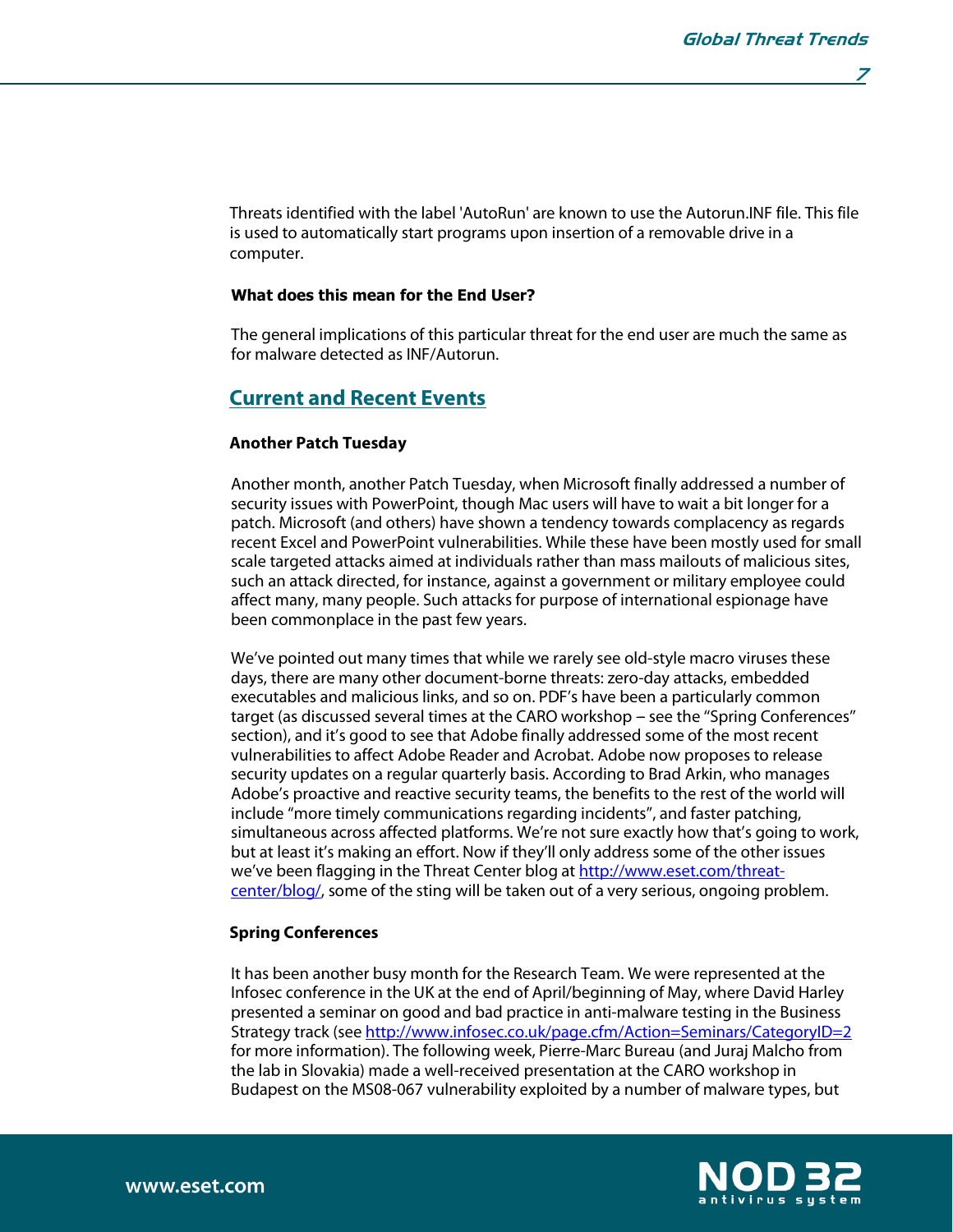especially Win32/Conficker. Other topics of interest included discussions of (other) vulnerabilities and exploits affecting Microsoft and Adobe users, and a fascinating (if controversial) talk about vulnerability issues that could arise from the use of ''in-thecloud'' technologies by security companies.

CARO (the Computer Antivirus Research Organization) has been working behind the scenes in anti-malware research for nearly 20 years now, but has been running annual specialist workshops for several years now that attract intense interest in the research community. AMTSO (the Anti-Malware Testing Standards Organization) is a lot younger (it was formally established a year ago in 2008), but has been making dramatic progress towards changing the landscape in anti-malware testing, and the two organizations have been closely linked in some respects. So the day after the CARO workshop finished, many of us were back at the same venue for another AMTSO workshop.

These workshops are far more of a collaborative working event than a presentationbased information sharing event. On this occasion, two more Best Practices papers were approved: one on testing ''in the cloud'' security products, and one on validating samples. These topics are both more interesting and more important than you might think.

Testing a product that uses ''in the cloud'' technologies poses enormous practical problems for some kinds of testing, because it involves either maintaining or disabling an open channel to the internet. An open channel, as with most forms of dynamic testing, involves an increased risk of ''leaking'' malicious software outside the testing lab, causing risk to people and systems in the outside world. Disabling an open channel involves technical challenges, but is vital in testing heuristic detection of unknown threats.

The members also approved the process document for requesting and handling review analyses. This means that it is now possible for companies or individuals to request an expert analysis from AMTSO regarding a test or review, which will evaluate how successfully the review conformed with the AMTSO principles of testing at http://www.amtso.org/uploads/AMTSO\_Principles - FINAL\_31\_Oct\_2008-1.pdf. This is an important step towards encouraging testers to adopt best practices, though there is a risk that some testers might see this as threatening, a way for a security company to use AMTSO as a gun-for-hire to shoot down a review in which they did badly, and building in safeguards against such misuse is not altogether straightforward.

However, David Harley, Director of Malware Intelligence at ESET and himself a member of the Review Analysis Board, says ''If the Board goes after every faulty test, it's going to be very busy... Personally, though, I wouldn't be interested in pursuing vendettas by proxy or publicising poor testers unnecessarily by publishing reviews that would otherwise sink into deserved ignominy. What I'd really like to see is testers proactively checking their methodology against the AMTSO principles, rather than waiting to be beaten over the head with an analysis because they failed to conform. Encouragingly, I'm starting to see signs of this happening.''